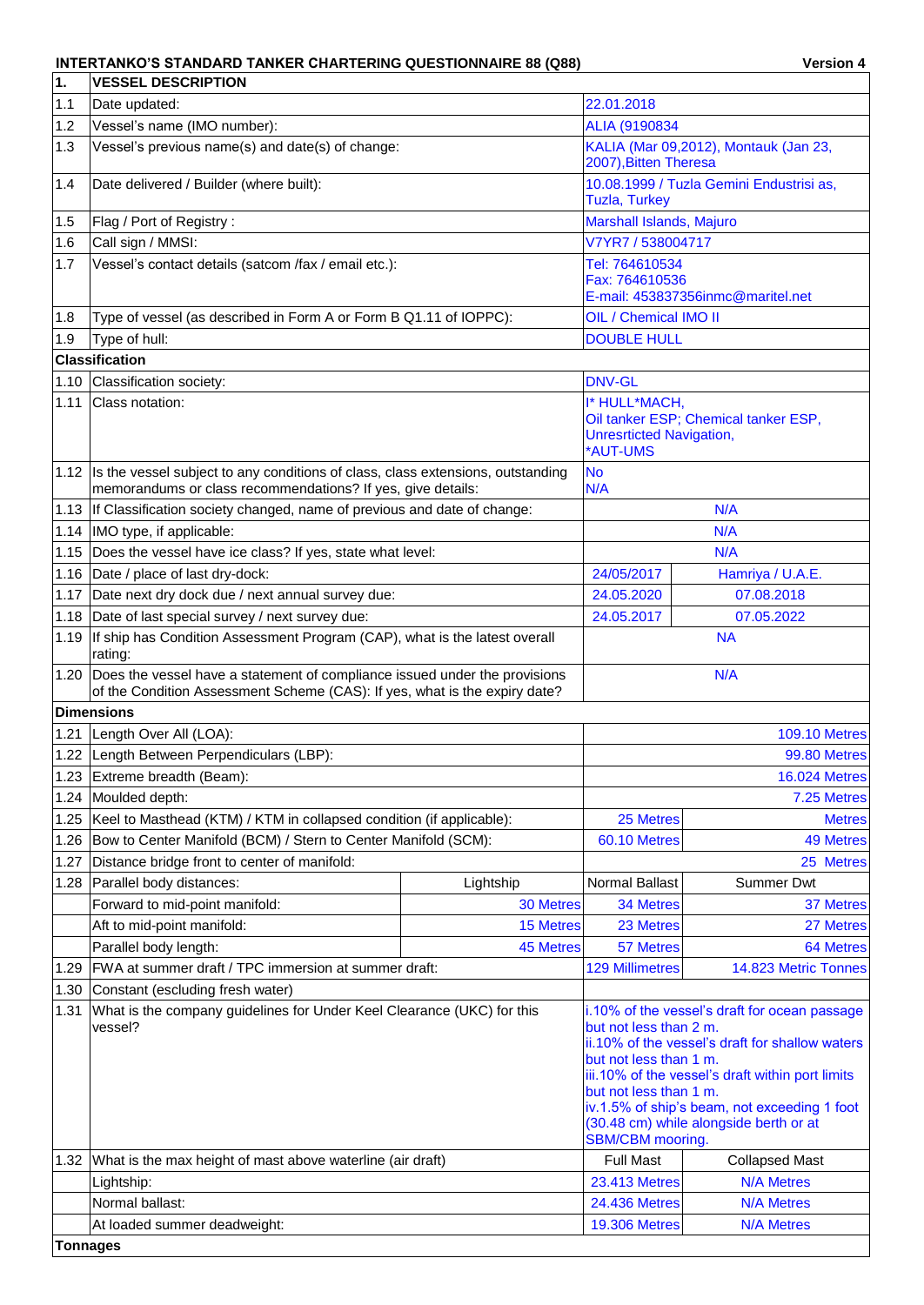|      | 1.33 Net Tonnage:                                           | 1.647                                                                                                                                                                                                                   |
|------|-------------------------------------------------------------|-------------------------------------------------------------------------------------------------------------------------------------------------------------------------------------------------------------------------|
|      | 1.34 Gross Tonnage / Reduced Gross Tonnage (if applicable): | 3.457                                                                                                                                                                                                                   |
|      | 1.35 Suez Canal Tonnage - Gross (SCGT) / Net (SCNT):        | N/A<br>N/A                                                                                                                                                                                                              |
|      | 1.36 Panama Canal Net Tonnage (PCNT):                       | N/A                                                                                                                                                                                                                     |
|      | Ownership and Operation                                     |                                                                                                                                                                                                                         |
|      | 1.37 Registered owner - Full style:                         | <b>ARANY SHIPHOLDING CORP.</b>                                                                                                                                                                                          |
| 1.38 | Technical operator - Full style:                            | <b>ECONAV S.A.</b><br>6, SKOUZE STREET,<br>18536, PIRAEUS, GREECE<br>TEL: +30 210 4295500<br>FAX: +30 210 4295511<br>Email: econav@econav.co                                                                            |
| 1.39 | Commercial operator - Full style:                           | Oil Marketing & Trading International FZC<br>Suite 14, Fujairah Free Zone, P.O. Box 5170,<br>U.A.E<br>Tel: +971 9 2281201<br>Fax: +971 9 2281202<br>Email: operations@oil-marketing.com or<br>bunkers@oil-marketing.com |
| 1.40 | Disponent owner - Full style:                               | N/A                                                                                                                                                                                                                     |

| $\overline{2}$ . | <b>CERTIFICATION</b>                                                                                                                  | <b>Issued</b> | <b>Last Annual</b><br>or Intermediate | <b>Expires</b> |  |
|------------------|---------------------------------------------------------------------------------------------------------------------------------------|---------------|---------------------------------------|----------------|--|
| 2.1              | Safety Equipment Certificate:                                                                                                         | 24.05.2017    |                                       | 07.05.2022     |  |
| 2.2              | Safety Radio Certificate:                                                                                                             | 24.05.2017    |                                       | 07.05.2022     |  |
| 2.3              | <b>Safety Construction Certificate:</b>                                                                                               | 24.05.2017    |                                       | 07.05.2022     |  |
| 2.4              | Load Line Certificate:                                                                                                                | 24.05.2017    |                                       | 07.05.2022     |  |
| 2.5              | International Oil Pollution Prevention Certificate (IOPPC):                                                                           | 24.05.2017    |                                       | 07.05.2022     |  |
| 2.6              | ISM Safety Management Certificate (SMC):                                                                                              | 13.11.2015    | 10.09.2017                            | 20.08.2020     |  |
| 2.7              | Document of Compliance (DOC):                                                                                                         | 01.03.2017    | 20.11.2017                            | 09.01.2022     |  |
| 2.8              | USCG Certificate of Compliance (COC):                                                                                                 | N/A           |                                       |                |  |
| 2.9              | Civil Liability Convention (CLC)1992 Certificate:                                                                                     | 20.02.2017    |                                       | 20.02.2018     |  |
| 2.10             | Civil Liability for Bunker Oil Pollution Damage Convention Certificate<br>$(CLBC)$ :                                                  | 20.02.2017    |                                       | 20.02.2018     |  |
| 2.11             | Ship Sanitation Control (SSCC) / Ship Sanitation Control Exemption<br>(SSCE) Certificate:                                             | 23.11.2017    |                                       | 23.05.2018     |  |
|                  | 2.12 U.S. Certificate of Financial Responsibility (COFR):                                                                             | N/A           |                                       |                |  |
| 2.13             | Certificate of Class:                                                                                                                 | 24.05.2017    |                                       | 07.05.2022     |  |
| 2.14             | International Sewage Pollution Prevention Certificate (ISPPC)                                                                         | 24.05.2017    |                                       | 07.05.2022     |  |
| 2.15             | Certificate of Fitness (Chemicals):                                                                                                   | 24.05.2017    |                                       | 07.05.2022     |  |
| 2.16             | International Energy Efficiency Certificate (IEEC)                                                                                    | 10.09.2015    |                                       |                |  |
| 2.17             | International Ship Security Certificate (ISSC):                                                                                       | 08.09.2015    | 10.09.2017                            | 20.08.2020     |  |
| 2.18             | International Air Pollution Prevention Certificate (IAPP):                                                                            | 24.05.2017    |                                       | 07.05.2022     |  |
| 2.19             | Maritime Labour Certificate (MLC) :                                                                                                   | 11.09.2017    | 10.09.2017                            | 20.08.2022     |  |
|                  | <b>DOCUMENTATION</b>                                                                                                                  |               |                                       |                |  |
| 2.20             | Owner warrant that vessel is member of ITOPF and will remain so<br>for the entire duration of this voyage/contract:                   |               | <b>Yes</b>                            |                |  |
| 2.21             | Does vessel have in place a Drug and Alcohol Policy complying with<br>OCIMF guidelines for Control of Drugs and Alcohol Onboard Ship? | Yes           |                                       |                |  |
|                  | 2.22 Is the ITF Special Agreement on board (if applicable)?                                                                           | N/A           |                                       |                |  |
|                  | 2.23 ITF Blue Card expiry date:                                                                                                       | N/A           |                                       |                |  |

| 3.  | <b>CREW MANAGEMENT</b>                       |                                  |
|-----|----------------------------------------------|----------------------------------|
| 3.1 | Nationality of Master:                       | <b>Greek</b>                     |
| 3.2 | Number and Nationality of Officers:          | Sri Lankan, Filipino, Indonesian |
| 3.3 | Number and Nationality of Crew:              | 13<br>Filipino, Sri Lankan       |
| 3.4 | What is the common working language onboard: | <b>English</b>                   |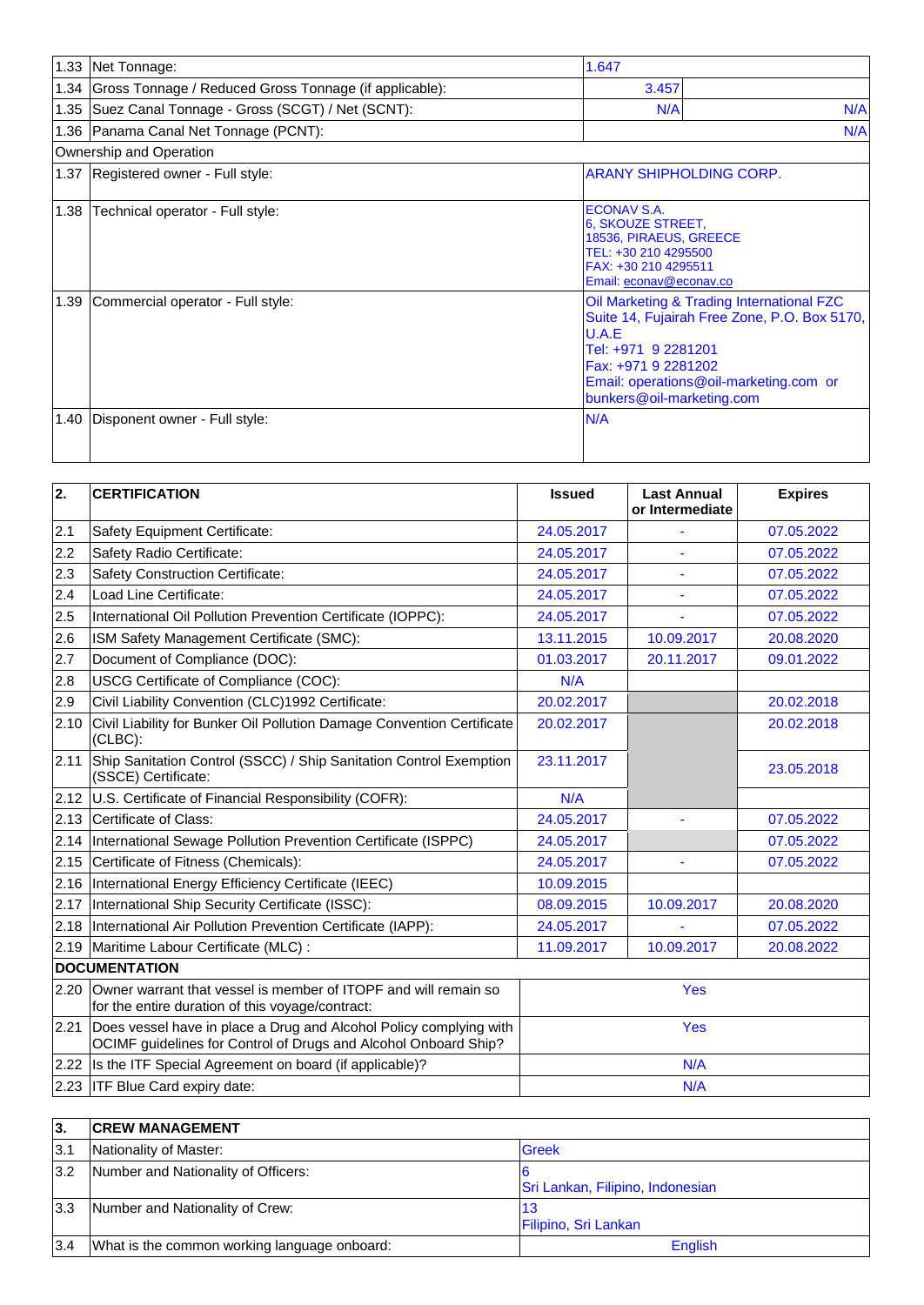| 3.5 | Do officers speak and understand English:                   | <b>Yes</b>                                                                                                                                                                                                                                                                                                     |
|-----|-------------------------------------------------------------|----------------------------------------------------------------------------------------------------------------------------------------------------------------------------------------------------------------------------------------------------------------------------------------------------------------|
| 3.6 | If Officers/Crew employed by a Manning Agency - Full style: | <b>CROSSWORLD MARINE</b><br>V.A. RUFINO STREET 110 7TH FLOOR STAGE<br><b>HOUSE, LAGASPI VILLAGE, MAKATI CITY,</b><br><b>PHILIPPINES</b><br>TEL: +6327505268/FAX:+6328927242<br>E-MAIL: info@crossworldmarine.com<br>ITHALINA SHIPPING CO LTD<br><b>NO 46-3/1, HOSPITAL STR</b><br><b>COLOMBO-01, SRI LANKA</b> |
|     |                                                             | <b>ABM &amp; CIRCLE NAVIGATION</b><br><b>ADICIPITA BANGUIN MANDIRI, PT</b><br>LINGGA DARMA BUILDING,<br>JI. WARUNG BUNCIT RAYA NO. 17,<br><b>JAKARTA SELATAN 12550</b><br><b>INDONESIA</b>                                                                                                                     |

| 4    | <b>FOR USA CALLS</b>                                                                                                                         |     |
|------|----------------------------------------------------------------------------------------------------------------------------------------------|-----|
| 14.1 | Has the vessel Operator submitted a Vessel Spill Response Plan to<br>the US Coast Guard which has been approved by official USCG<br>lletter: | N/A |
| 14.2 | Qualified individual (QI) - Full style:                                                                                                      | N/A |
| 4.3  | Oil Spill Response Organization (OSRO) - Full style:                                                                                         | N/A |

| 5.   | <b>CARGO AND BALLAST HANDLING</b>                                                             |              |              |                                                                                                                                                                                                                                  |                |  |
|------|-----------------------------------------------------------------------------------------------|--------------|--------------|----------------------------------------------------------------------------------------------------------------------------------------------------------------------------------------------------------------------------------|----------------|--|
|      | <b>Double Hull Vessels</b>                                                                    |              |              |                                                                                                                                                                                                                                  |                |  |
| 5.1  | Is vessel fitted with centerline bulkhead in all cargo tanks? If Yes,<br>solid or perforated: |              | Yes, Solid   |                                                                                                                                                                                                                                  |                |  |
|      | <b>Loadline Information</b>                                                                   |              |              |                                                                                                                                                                                                                                  |                |  |
|      | Loadline                                                                                      | Freeboard    | Draft        | Deadweight                                                                                                                                                                                                                       | Displacement   |  |
|      | Summer:                                                                                       | 1.568 Metres | 5.694 Metres | 5.771 MT                                                                                                                                                                                                                         | 7.636 MT       |  |
|      | Winter:                                                                                       | 1.687 Metres | 5.575 Metres | 5.590 MT                                                                                                                                                                                                                         | 7.455 MT       |  |
|      | Tropical:                                                                                     | 1.447 Metres | 5.813 Metres | 5.946 MT                                                                                                                                                                                                                         | 7.808 MT       |  |
|      | Lightship:                                                                                    | 5.675 Metres | 1.587 Metres |                                                                                                                                                                                                                                  | 1.870,3 MT     |  |
|      | Normal Ballast Condition:                                                                     | 3.698 Metres | 3.564 Metres | 2.745 MT                                                                                                                                                                                                                         | 4.610 MT       |  |
| 5.3  | Does vessel have multiple SDWT? If yes, what is the maximum<br>assigned deadweight?           |              |              |                                                                                                                                                                                                                                  | No / NA        |  |
|      | <b>Cargo Tank Capacities</b>                                                                  |              |              |                                                                                                                                                                                                                                  |                |  |
| 5.4  | Number of cargo tanks and total cubic capacity (98%):                                         |              |              | 12                                                                                                                                                                                                                               | 5,783.557 $m3$ |  |
| 5.5  | Capacity (98%) of each natural segregation with double valve<br>(specify tanks):              |              |              | Seg#1: 641.216 m3 (1 p, 1 s)<br>Seg#2: 634.5 m3 (2p, 2s)<br>Seg#3: 1172.467 m3 (3 p, 3 s)<br>Seg#4: 1170.933 m3 (4 p, 4 s)<br>Seg#5: 595.46 m3 (5 p)<br>Seg#6: 597.81m3 (5 s)<br>Seg#7: 509.3 m3 (6 p)<br>Seg#8: 506.29 m3 (6 s) |                |  |
| 5.6  | Number of Slop tank(s) capacity (98%):                                                        |              |              | 48.7 $m3$                                                                                                                                                                                                                        |                |  |
| 5.7  | Specify segregations which slops tanks belong to and their capacity<br>with double valve:     |              |              | N/A                                                                                                                                                                                                                              |                |  |
| 5.8  | Residual/Retention oil tank(s) capacity (98%), if applicable:                                 |              |              | N/A                                                                                                                                                                                                                              |                |  |
| 5.9  | Does vessel have Segregated Ballast Tanks (SBT) or Clean Ballast<br>Tanks (CBT):              |              |              | <b>SBT</b>                                                                                                                                                                                                                       |                |  |
|      | <b>SBT Vessels</b>                                                                            |              |              |                                                                                                                                                                                                                                  |                |  |
| 5.10 | What is total SBT capacity and percentage of SDWT vessel can<br>maintain?                     |              |              | 2.436,35 $m3$                                                                                                                                                                                                                    | 42 %           |  |
|      | 5.11  Does vessel meet the requirements of MARPOL Annex I Reg 18.2:                           |              |              | <b>YES</b>                                                                                                                                                                                                                       |                |  |
|      | <b>Cargo Handling &amp; Pumping Systems</b>                                                   |              |              |                                                                                                                                                                                                                                  |                |  |
|      | 5.12 How many grades/products can vessel load/discharge with double<br>valve segregation:     |              |              | 3                                                                                                                                                                                                                                |                |  |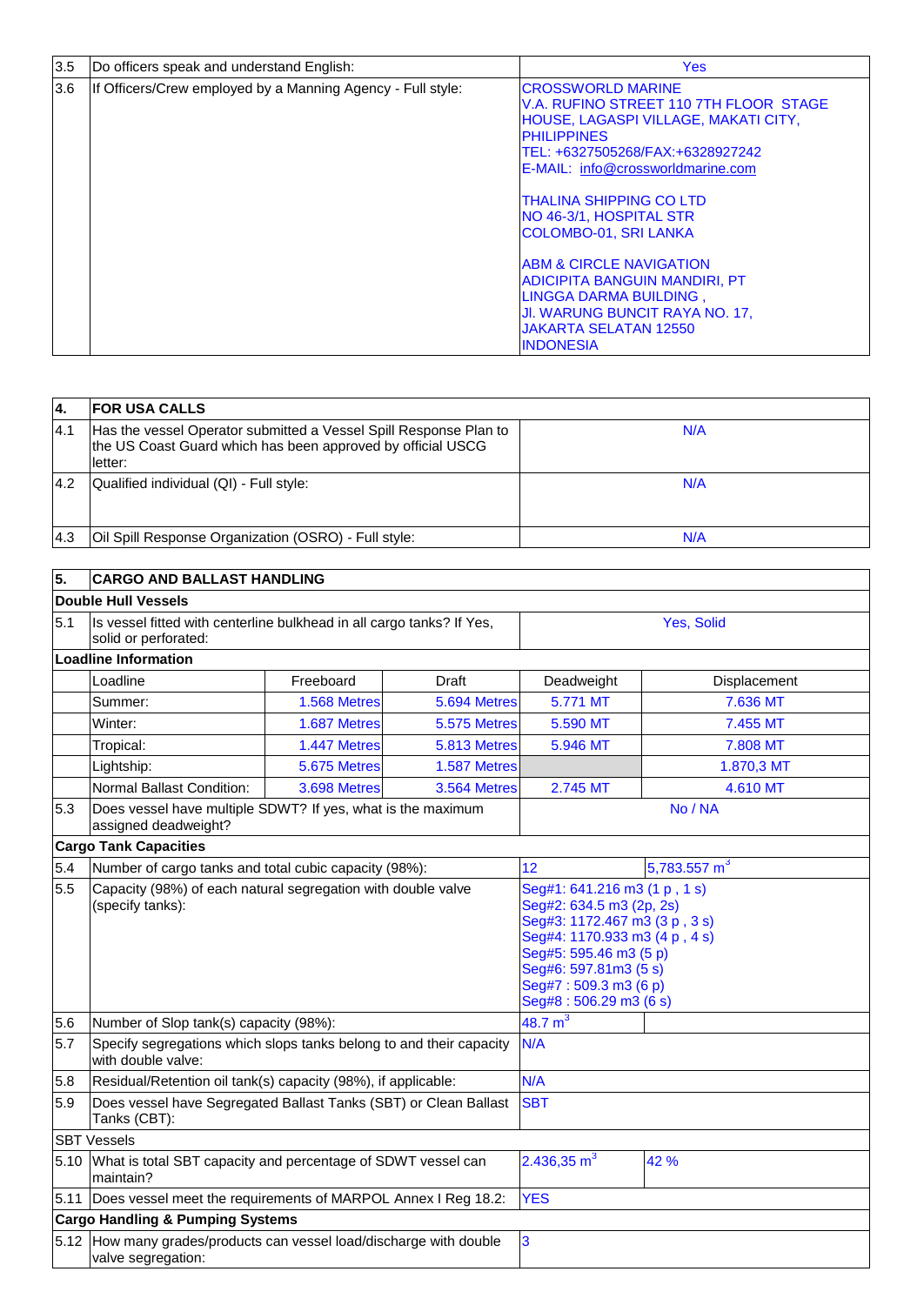|         | slack tanks, max s.g., ullage restrictions etc.:                                                                                   |                | 5.13 Are there any cargo tank filling restrictions. If yes, specify number of         |                                                                                                                                                                                                                                  | <b>No</b>                      |  |
|---------|------------------------------------------------------------------------------------------------------------------------------------|----------------|---------------------------------------------------------------------------------------|----------------------------------------------------------------------------------------------------------------------------------------------------------------------------------------------------------------------------------|--------------------------------|--|
| 5.14    | Pumps:                                                                                                                             | No.            | <b>Type</b>                                                                           | Capacity                                                                                                                                                                                                                         | At what Head (sg=1.0)          |  |
|         | Cargo pumps:                                                                                                                       | 3              | <b>Screw</b>                                                                          | 465 $m^3$ /Hr                                                                                                                                                                                                                    |                                |  |
|         | Cargo Eductors:                                                                                                                    | $\mathbf 0$    |                                                                                       | $m^3$ /Hr                                                                                                                                                                                                                        |                                |  |
|         | Stripping:                                                                                                                         | 3              | Cargo pumps via smaller diam<br>pipes                                                 | $m^3$ /Hr                                                                                                                                                                                                                        |                                |  |
|         | <b>Ballast Pumps:</b>                                                                                                              | $\overline{2}$ | Centrifugal                                                                           | 225 $m^3$ /Hr                                                                                                                                                                                                                    |                                |  |
|         | <b>Ballast Eductors:</b>                                                                                                           | $\mathbf 0$    |                                                                                       |                                                                                                                                                                                                                                  |                                |  |
| 5.15    | Maximum loading rate for homogenous cargo per manifold                                                                             |                | 700 Metres/Hour                                                                       |                                                                                                                                                                                                                                  |                                |  |
|         | connection:                                                                                                                        |                |                                                                                       |                                                                                                                                                                                                                                  |                                |  |
|         | through all manifolds:                                                                                                             |                | 5.16 Maximum loading rate for homogenous cargo loaded simultaneously 1300 Metres/Hour |                                                                                                                                                                                                                                  |                                |  |
|         | 5.17 How many cargo pumps can be run simultaneously at full capacity:                                                              |                |                                                                                       |                                                                                                                                                                                                                                  | $\overline{2}$                 |  |
|         | <b>Cargo Control Room</b>                                                                                                          |                |                                                                                       |                                                                                                                                                                                                                                  |                                |  |
|         | 5.18 Is ship fitted with a Cargo Control Room (CCR):                                                                               |                |                                                                                       |                                                                                                                                                                                                                                  | Yes                            |  |
|         | 5.19 Can tank innage / ullage be read from the CCR:                                                                                |                |                                                                                       |                                                                                                                                                                                                                                  | <b>Yes</b>                     |  |
|         | <b>Gauging and Sampling</b>                                                                                                        |                |                                                                                       |                                                                                                                                                                                                                                  |                                |  |
|         | 5.20 Can cargo be transferred under closed loading conditions in<br>accordance with ISGOTT 11.1.6.6?                               |                |                                                                                       |                                                                                                                                                                                                                                  | <b>Yes</b>                     |  |
| 5.21    | What type of fixed closed tank gauging system is fitted:                                                                           |                |                                                                                       |                                                                                                                                                                                                                                  | Radar / MMC                    |  |
| 5.22    | Number of portable gauging units (example- MMC) on board:                                                                          |                |                                                                                       |                                                                                                                                                                                                                                  | 4                              |  |
| 5.23    | Are overfill (high) alarms fitted? If Yes, indicate whether to all tanks<br>or partial:                                            |                |                                                                                       |                                                                                                                                                                                                                                  | <b>YES, ALL TANKS</b>          |  |
|         | 5.24 Are cargo tanks fitted with multipoint gauging? If yes, specify type<br>and locations:                                        |                |                                                                                       | <b>YES, ALL TANKS</b>                                                                                                                                                                                                            |                                |  |
| 5.25    | are not calibrated:                                                                                                                |                | Is gauging system certified and calibrated? If no, specify which ones                 | <b>YES</b>                                                                                                                                                                                                                       |                                |  |
|         | <b>Vapor Emission Control System (VECS)</b>                                                                                        |                |                                                                                       |                                                                                                                                                                                                                                  |                                |  |
|         | 5.26 Is a Vapour Emission Control System (VECS) fitted?                                                                            |                |                                                                                       |                                                                                                                                                                                                                                  | <b>Yes</b>                     |  |
| 5.27    | Number/size of VECS manifolds (per side):                                                                                          |                |                                                                                       | 1                                                                                                                                                                                                                                | <b>100 Milimetres</b>          |  |
| 5.28    | Number / size / type of VECS reducers:                                                                                             |                |                                                                                       | <b>NIL</b>                                                                                                                                                                                                                       |                                |  |
| Venting |                                                                                                                                    |                |                                                                                       |                                                                                                                                                                                                                                  |                                |  |
|         | 5.29 State what type of venting system is fitted:                                                                                  |                |                                                                                       |                                                                                                                                                                                                                                  | <b>HIGH VELOCITY PV VALVES</b> |  |
|         | <b>Cargo Manifolds and Reducers</b>                                                                                                |                |                                                                                       |                                                                                                                                                                                                                                  |                                |  |
| 5.30    | Does vessel comply with the latest edition of the OCIMF<br>'Recommendations for Oil Tanker Manifolds and Associated<br>Equipment': |                |                                                                                       | <b>Yes</b>                                                                                                                                                                                                                       |                                |  |
| 5.31    | Total number /size of cargo connections on side:                                                                                   |                |                                                                                       |                                                                                                                                                                                                                                  | 3 / 200mm                      |  |
| 5.32    | What type of valves are fitted at manifold:                                                                                        |                |                                                                                       | <b>BUTTERFLY VALVE</b>                                                                                                                                                                                                           |                                |  |
| 5.33    | What is the material / rating of the manifold:                                                                                     |                |                                                                                       | <b>STAINLESS STEEL</b>                                                                                                                                                                                                           |                                |  |
| 5.34    | Does the vessel have a Common Line Manifold connection?<br>If yes, describe:                                                       |                |                                                                                       |                                                                                                                                                                                                                                  |                                |  |
| 5.35    | Distance between cargo manifold centers:                                                                                           |                |                                                                                       | 1.100 Millimetres                                                                                                                                                                                                                |                                |  |
| 5.36    | Distance ships rail to manifold:                                                                                                   |                |                                                                                       |                                                                                                                                                                                                                                  | 2.200 Millimetres              |  |
| 5.37    | Distance manifold to ships side:                                                                                                   |                |                                                                                       | 2.750 Millimetres                                                                                                                                                                                                                |                                |  |
| 5.38    | Top of rail to center of manifold:                                                                                                 |                |                                                                                       | 1.100 Millimetres                                                                                                                                                                                                                |                                |  |
| 5.39    | Distance main deck to center of manifold:                                                                                          |                |                                                                                       | 2.330 Millimetres                                                                                                                                                                                                                |                                |  |
| 5.40    | Spill tank grating to center of manifold:                                                                                          |                |                                                                                       |                                                                                                                                                                                                                                  | N/A                            |  |
| 5.41    | Manifold height above the waterline in normal ballast / at SDWT<br>condition:                                                      |                |                                                                                       | 5.10 Metres<br>3.10 Metres                                                                                                                                                                                                       |                                |  |
| 5.42    | Number / size / type of reducers:                                                                                                  |                |                                                                                       | 1 x 300/200mm (12"/8")<br>1 x 200 /250mm (8"/10")<br>1 x 250/200mm (10"/8")<br>1x 200/200mm (8"/8")<br>2 x 200/150mm (8"/6")<br>1 x 150/200mm (6"/8")<br>1x 150/250mm (6"/10")<br>1 x 150/100mm (6"/4")<br>1 x 100/200mm (4"/8") |                                |  |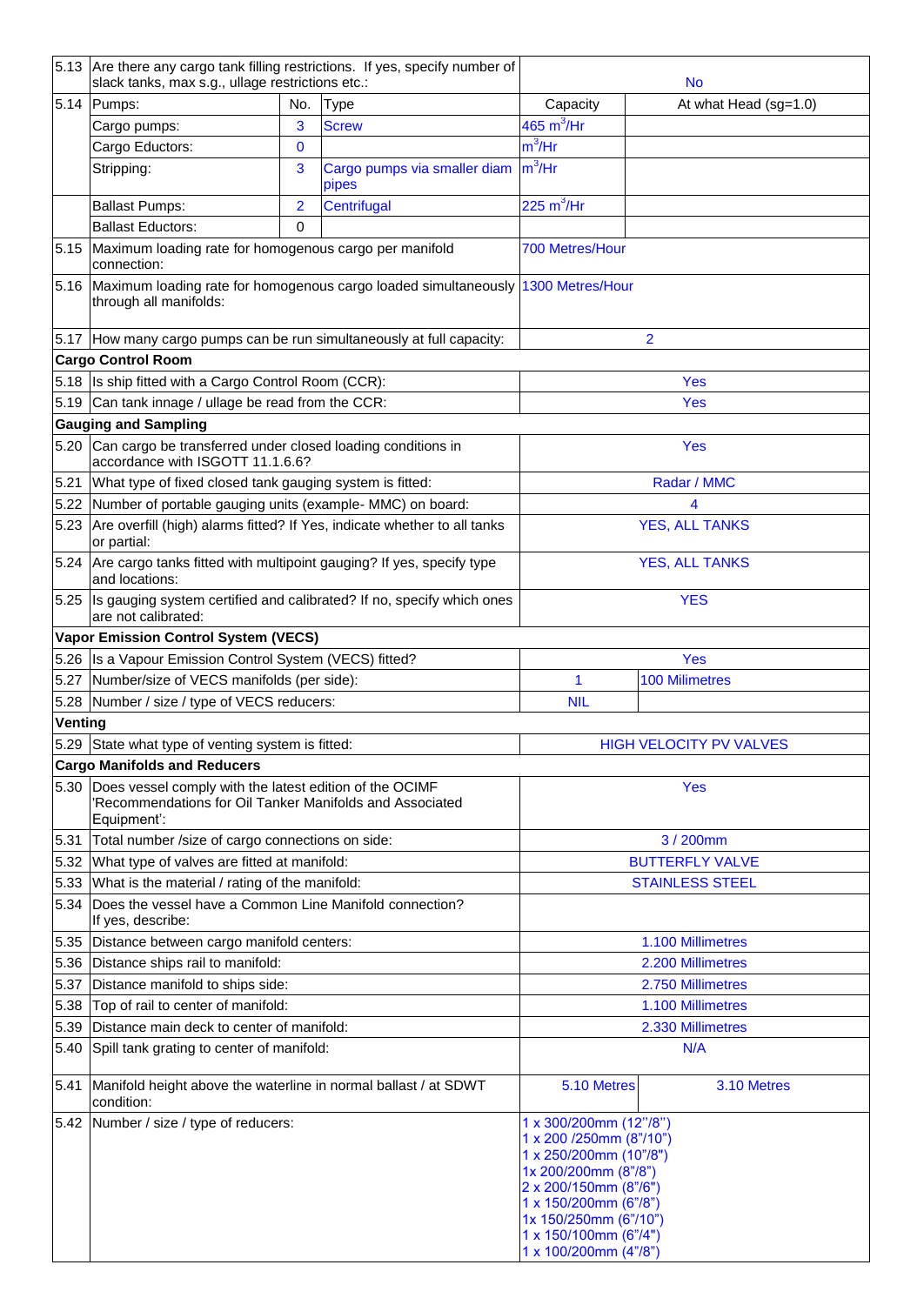|                |                                                                           |  | $1 \times 100/150$ mm (4"/6")<br>1x 100/120mm (4"/5")<br>1 x 50/100mm (2"/4") |              |                   |                    |
|----------------|---------------------------------------------------------------------------|--|-------------------------------------------------------------------------------|--------------|-------------------|--------------------|
|                | 5.43 Is vessel fitted with a stern manifold? If yes, state size:          |  |                                                                               |              |                   | Yes / 150 mm       |
| <b>Heating</b> |                                                                           |  |                                                                               |              |                   |                    |
| 5.44           | Cargo / slop tanks fitted with a cargo heating<br>system?<br>Cargo tanks: |  | <b>Type</b><br><b>Steam</b>                                                   |              | Coiled            | Material           |
|                |                                                                           |  |                                                                               |              | <b>Yes</b>        | <b>SS</b>          |
|                | Slop Tanks:                                                               |  | <b>Steam</b>                                                                  |              | <b>Yes</b>        | <b>SS</b>          |
|                | 5.45 Maximum temperature cargo can be loaded/maintained:                  |  |                                                                               | 70.0 °C      | 60.0 °C           |                    |
|                | 5.46 Minimum temperature cargo can be loaded/maintained:                  |  |                                                                               |              | HFO 35.0 $°C$     | <b>HFO 35.0 °C</b> |
|                | <b>Coating / Anodes</b>                                                   |  |                                                                               |              |                   |                    |
|                | 5.47 Are cargo, ballast and slop tanks<br>coated?                         |  | Coated                                                                        | <b>Type</b>  | To What Extent    | Anodes             |
|                | Cargo tanks:                                                              |  | <b>Yes</b>                                                                    | <b>Epoxy</b> | <b>Whole Tank</b> | <b>No</b>          |
|                | <b>Ballast tanks:</b>                                                     |  | Yes:                                                                          | Epoxy        | <b>Whole Tank</b> | <b>Yes</b>         |
|                | Slop tanks:                                                               |  | N/A                                                                           |              |                   |                    |

| 6.  | <b>INERT GAS AND CRUDE OIL WASHING</b>                                 |     |
|-----|------------------------------------------------------------------------|-----|
| 6.1 | Is a Crude Oil Washing (COW) installation fitted / operational:        | N/A |
| 6.2 | Is an Inert Gas System (IGS) fitted:                                   | N/A |
| 6.3 | Is IGS supplied by flue gas, inert gas (IG) generator and/or nitrogen: | N/A |

| 7.  | <b>MOORING</b>                      |                |                       |                        |                       |                          |
|-----|-------------------------------------|----------------|-----------------------|------------------------|-----------------------|--------------------------|
| 7.1 | Mooring wires (on<br>drums)         | No.            | Diameter              | <b>Material</b>        | Length                | <b>Breaking Strength</b> |
|     | Forecastle:                         |                |                       |                        |                       |                          |
|     | Main deck fwd:                      |                |                       |                        |                       |                          |
|     | Main deck aft:                      |                |                       |                        |                       |                          |
|     | Poop deck:                          |                |                       |                        |                       |                          |
| 7.2 | Wire tails                          | No.            | Diameter              | Material               | Length                | <b>Breaking Strength</b> |
|     | Forecastle:                         |                |                       |                        |                       |                          |
|     | Main deck fwd:                      |                |                       |                        |                       |                          |
|     | Main deck aft:                      |                |                       |                        |                       |                          |
|     | Poop deck:                          |                |                       |                        |                       |                          |
| 7.3 | Mooring ropes (on<br>drums)         | No.            | Diameter              | Material               | Length                | <b>Breaking Strength</b> |
|     | Forecastle:                         | $\overline{2}$ | <b>48 Millimetres</b> | Polyester - Nikkasteel | 220 Metres            | <b>47 Metric Tonnes</b>  |
|     | Main deck fwd:                      | N/A            | <b>Millimetres</b>    |                        | <b>Metres</b>         |                          |
|     | Main deck aft:                      | N/A            | <b>Millimetres</b>    |                        | <b>Metres</b>         | <b>Metric Tonnes</b>     |
|     | Poop deck:                          | $\overline{2}$ | <b>48 Millimetres</b> | Polyester - Nikkasteel | 220 Metres            | <b>47 Metric Tonnes</b>  |
| 7.4 | Other mooring lines                 | No.            | Diameter              | Material               | Length                | <b>Breaking Strength</b> |
|     | Forecastle:                         | 5              | <b>56 Millimetres</b> | <b>Nylon</b>           | 200 Metres            | <b>52 Metric Tonnes</b>  |
|     | Main deck fwd:                      | 1              | <b>52 Millimetres</b> | Polypropylene          | 200 Metres            | <b>41 Metric Tonnes</b>  |
|     | Main deck aft:                      | $\mathbf{1}$   | <b>55 Millimetres</b> | Polypropylene          | 200 Metres            | <b>45 Metric Tonnes</b>  |
|     | Poop deck:                          | 4              | <b>56 Millimetres</b> | Polypropylene / nylon  | 200 Metres            | <b>52 Metric Tonnes</b>  |
| 7.5 | Winches                             | No.            | Number of Drums       | <b>Motive Power</b>    | <b>Brake Capacity</b> | Type of Brake            |
|     | Forecastle:                         | 1              | <b>Double Drums</b>   | <b>Hydraulic</b>       | 22 Metric Tonnes      | manual                   |
|     | Main deck fwd:                      |                |                       |                        |                       |                          |
|     | Main deck aft:                      |                |                       |                        |                       |                          |
|     | Poop deck:                          | $\mathbf{1}$   | <b>Double Drums</b>   | <b>Hydraulic</b>       | 22 Metric Tonnes      | manua                    |
| 7.6 | Bitts, closed chocks /<br>fairleads |                | No. Bitts             | <b>SWL Bitts</b>       | No. Closed<br>Chocks  | <b>SWL Closed Chocks</b> |
|     | Forecastle:                         |                |                       | 6 65 Metric Tonnes     | 6pcs                  | 25 Metric Tonnes         |
|     | Main deck fwd:                      |                |                       | 2 65 Metric Tonnes     | 2pcs                  | <b>65 Metric Tonnes</b>  |
|     | Main deck aft:                      |                |                       | 2 65 Metric Tonnes     | 2pcs                  | <b>65 Metric Tonnes</b>  |
|     | Poop deck:                          |                |                       | 6 65 Metric Tonnes     | 6 <sub>pcs</sub>      | <b>25 Metric Tonnes</b>  |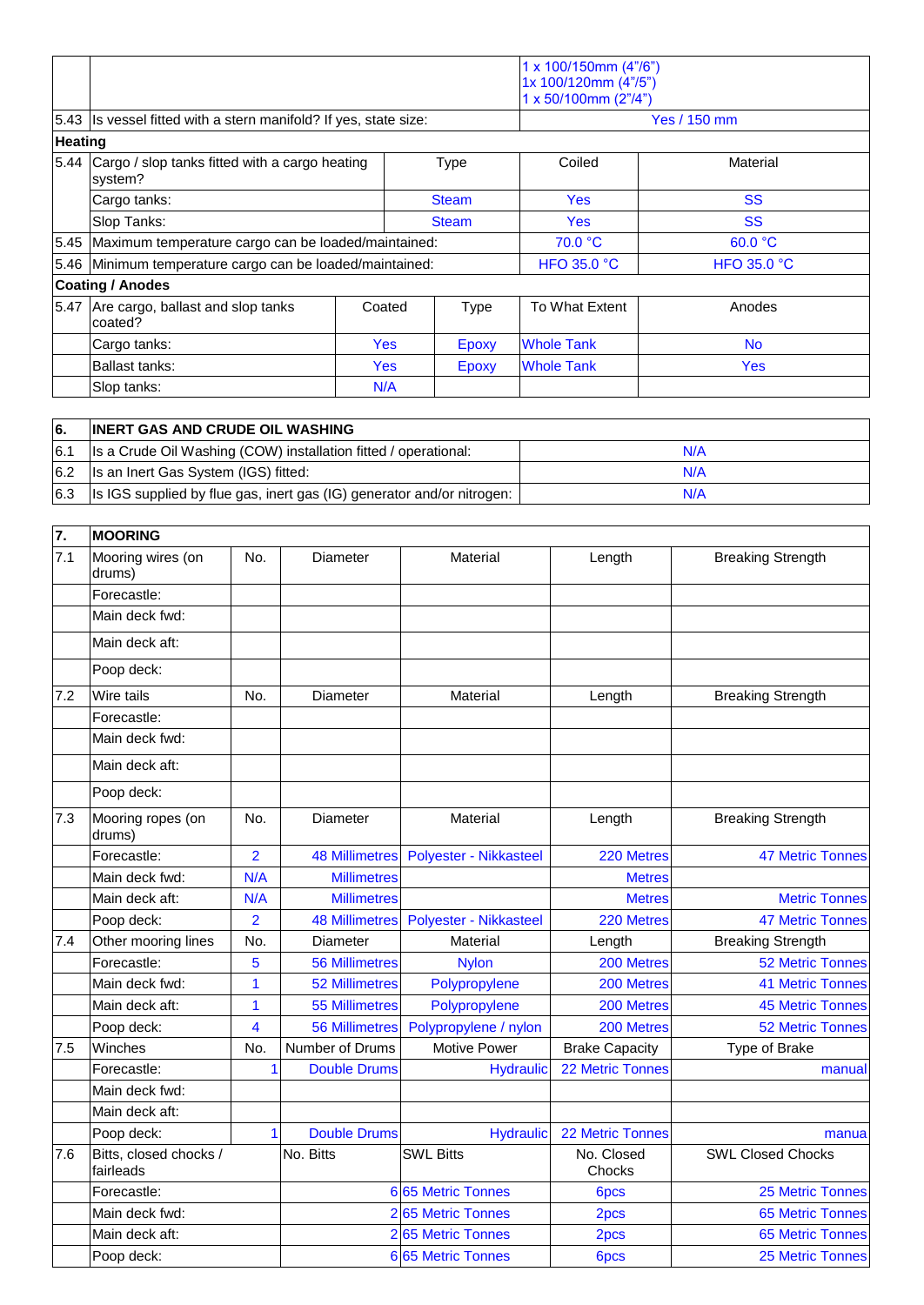|      | <b>Anchors / Emergency Towing System</b>                                                                                                                                                               |                             |                           |  |
|------|--------------------------------------------------------------------------------------------------------------------------------------------------------------------------------------------------------|-----------------------------|---------------------------|--|
| 7.7  | Number of shackles on port / starboard cable:                                                                                                                                                          |                             | 8/9                       |  |
| 7.8  | Type / SWL of Emergency Towing system forward:                                                                                                                                                         | N/A<br><b>Metric Tonnes</b> |                           |  |
| 7.9  | Type / SWL of Emergency Towing system aft:                                                                                                                                                             |                             | <b>Metric Tonnes</b>      |  |
|      | <b>Escort Tug</b>                                                                                                                                                                                      |                             |                           |  |
|      | 7.10 What is size / SWL and size of closed chock and/or fairleads of<br>enclosed type on stern:                                                                                                        | <b>25 Metric Tonnes</b>     |                           |  |
|      | 7.11 What is SWL of bollard on poopdeck suitable for escort tug:                                                                                                                                       |                             | <b>52 Metric Tonnes</b>   |  |
|      | <b>Bow/Stern Thruster</b>                                                                                                                                                                              |                             |                           |  |
| 7.12 | What is brake horse power of bow thruster (if fitted):                                                                                                                                                 | <b>300 BHP</b>              | 223.71 kw                 |  |
|      | 7.13 What is brake horse power of stern thruster (if fitted):                                                                                                                                          | N/A                         | N/A                       |  |
|      | <b>Single Point Mooring (SPM) Equipment</b>                                                                                                                                                            |                             |                           |  |
|      | 7.14 Does the vessel meet the recommendations in the latest edition of<br>OCIMF 'Recommendations for Equipment Employed in the Bow<br>Mooring of Conventional Tankers at Single Point Moorings (SPM)'? |                             | <b>NA</b>                 |  |
|      | 7.15 If fitted, how many chain stopper(s):                                                                                                                                                             |                             |                           |  |
| 7.16 | State type / SWL of chain stopper(s):                                                                                                                                                                  |                             |                           |  |
| 7.17 | What is the maximum size chain diameter the bow stopper(s) can<br>handle:                                                                                                                              |                             |                           |  |
|      | 7.18 Distance between the bow fairlead and chain stopper/bracket:                                                                                                                                      |                             |                           |  |
| 7.19 | Is bow chock and/or fairlead of enclosed type of OCIMF<br>recommended size (600mm x 450mm)? If not, give details of size:                                                                              |                             |                           |  |
|      | <b>Lifting Equipment</b>                                                                                                                                                                               |                             |                           |  |
|      | 8.24   Derrick / Crane description (Number, SWL and location):                                                                                                                                         |                             | Crane/ 1x 5 Tonnes Center |  |
|      | 8.25 What is maximum outreach of cranes / derricks outboard of the<br>ship's side:                                                                                                                     | 8 M                         |                           |  |
|      | <b>Ship To Ship Transfer (STS)</b>                                                                                                                                                                     |                             |                           |  |
|      | 8.26 Does vessel comply with recommendations contained in OCIMF/ICS<br>Ship To Ship Transfer Guide (Petroleum or Liquified Gas, as<br>applicable):                                                     |                             | <b>Yes</b>                |  |

## **8. MISCELLANEOUS**

| Engine           |                                                                   |          |                                                                                                                                                     |                                                    |
|------------------|-------------------------------------------------------------------|----------|-----------------------------------------------------------------------------------------------------------------------------------------------------|----------------------------------------------------|
| 8.1              | Speed                                                             |          | Maximum                                                                                                                                             | Economic                                           |
|                  | Ballast speed:                                                    |          | <b>8.2 KTS</b>                                                                                                                                      | <b>7.5 KTS</b>                                     |
|                  | Laden speed:                                                      |          | <b>7.5 KTS</b>                                                                                                                                      | <b>7.0 KTS</b>                                     |
| 8.2              | What type of fuel is used for main propulsion / generating plant? |          | MGO (IFO 180&HFO380) / MGO                                                                                                                          |                                                    |
| 8.3              | Type / Capacity of bunker tanks:                                  |          | Fuel oil: $217.40 \text{ m}^3$<br>Diesel oil: 45.20 m <sup>3</sup>                                                                                  |                                                    |
| 8.4              | Is vessel fitted with fixed or controllable pitch propeller(s)?   |          | <b>CPP</b>                                                                                                                                          |                                                    |
| 8.5              | Engines                                                           | No       | Capacity                                                                                                                                            | Make/Type                                          |
|                  | Main engine:                                                      | 1        | 1.960 kw                                                                                                                                            | MAN B&W / 8L 28/32                                 |
|                  | Aux engine:                                                       | 3        |                                                                                                                                                     | 2x344 kw/1x312kw Scania / DSI 14 78 M41T/shaft gen |
|                  | Power packs:                                                      | $\bf{0}$ |                                                                                                                                                     |                                                    |
|                  | Boilers:                                                          | 1        | 192 kg/hr                                                                                                                                           | Clayton / EHO-204-COMB                             |
|                  | <b>Emissions</b>                                                  |          |                                                                                                                                                     |                                                    |
| 8.6              | Main engine IMO NOx emission standard:                            |          | N/A                                                                                                                                                 |                                                    |
| 8.7              | Energy Efficiency Design Index (EEDI) rating number:              |          | N/A                                                                                                                                                 |                                                    |
| <b>Insurance</b> |                                                                   |          |                                                                                                                                                     |                                                    |
| 8.8              | P & I Club - Full Style:                                          |          | <b>GARD P&amp;I (BERMUDA) Ltd</b><br>Kittelsbuktveien 31, NO-4836 Arendal, Norway<br>Tel: +47 37 01 9100<br>Fax: +47 37 02 4810<br>Web: www.gard.no |                                                    |
| 8.9              | P & I Club pollution liability coverage / expiration date:        |          | \$1 BILLION / 20.02.2018                                                                                                                            |                                                    |
|                  | 8.10 Hull & Machinery insured by - Full Style:                    |          | <b>GARD AS</b>                                                                                                                                      |                                                    |
| 8.11             | Hull & Machinery insured value / expiration date:                 |          | \$4 MILLION / 22.10.2018                                                                                                                            |                                                    |
|                  | <b>Recent Operational History</b>                                 |          |                                                                                                                                                     |                                                    |
|                  | 8.12 Date and place of last Port State Control inspection:        |          | 20.06.2017, Fujairah                                                                                                                                |                                                    |

 $\overline{\phantom{0}}$